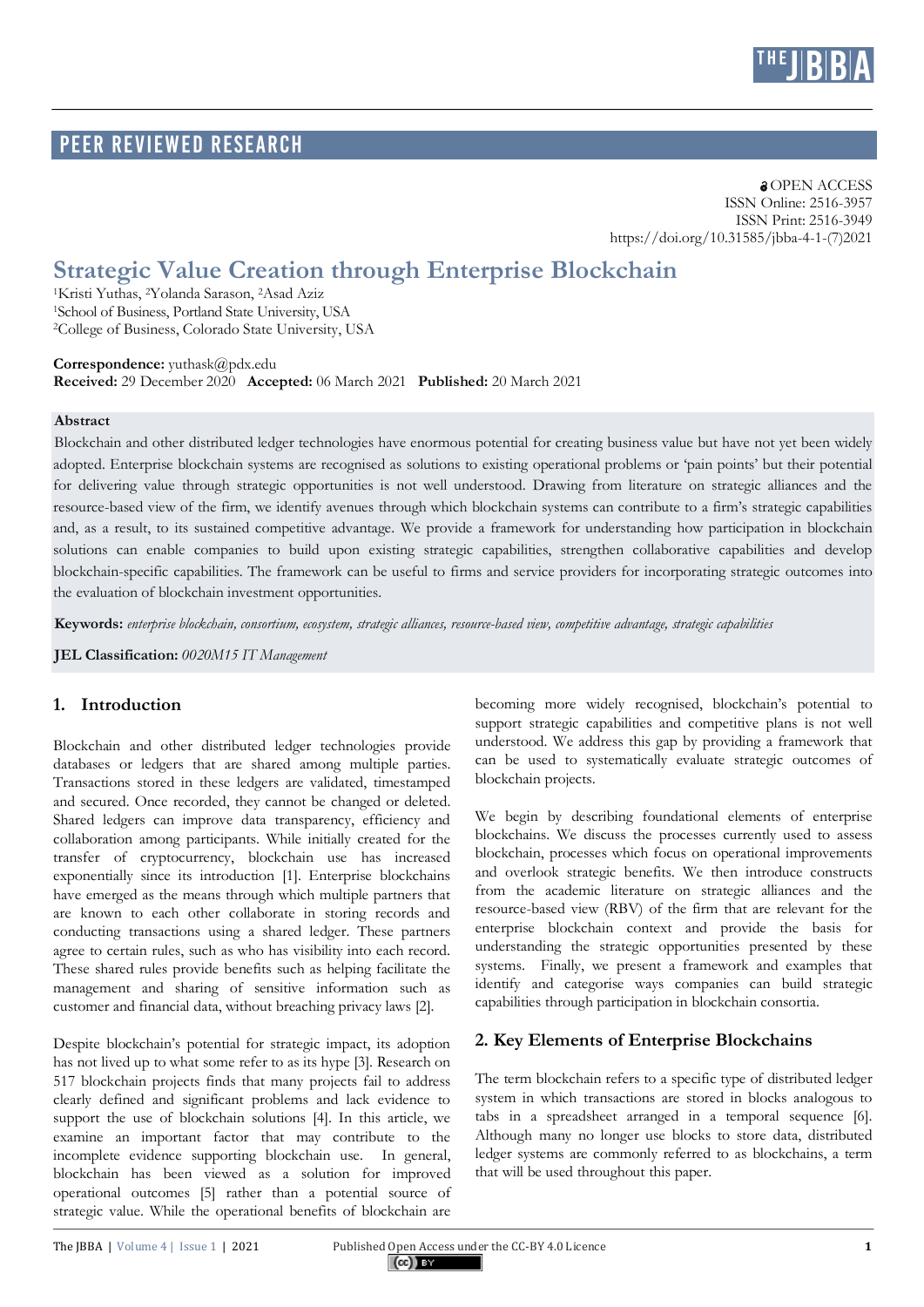

Blockchains can be "permissioned" or "permissionless". Permissionless blockchain systems such as the Bitcoin blockchain are open to all users. Without obtaining permission, anyone can establish an identity and execute transactions over the platform, and anyone can participate in maintaining the network by downloading the software used to validate and store transactions. Bitcoin and Ethereum are the most well-known examples of permissionless blockchains.

Blockchains used by enterprises are typically permissioned. These blockchains are developed and maintained by a known group of participants who have established their identities and have agreed to abide by the rules that govern the blockchain. Governance agreements determine the rights and responsibilities of each blockchain participant. Data stored on the chain are associated with the identities of the participants who attested to its validity. Data are typically encrypted and visible only to those participants or parties to which access has been granted, such as supply chain partners, auditors, or regulators.

Core elements of interest in an enterprise blockchain are distributed ledgers, digital assets, and smart contracts. Distributed ledgers are used to store transactions that are executed by blockchain participants, such as information about the transfer of goods from one party to another. These transactions can be written to the blockchain by transacting parties or by Internet of Things (IoT) devices such as Radio-Frequency Identification (RFID) chips. Ledgers can be used to store basic transactions, as in a traditional database, and they can also store digital assets and smart contracts.

Digital assets such as cryptocurrency, software or music, can be secured and ownership can be validated on a blockchain. "Digital twins" that provide digital representations of physical assets, such as deeds, titles, patents or ownership shares can also be stored and transferred using a blockchain system. Blockchains provide the ability to ensure that only one copy of a digital asset, such as a bitcoin or car title, is valid, so that if it is sent to another party, the sender's copy is no longer valid. This enables assets of value to be securely transferred between blockchain participants without the need for banks or other trusted brokers.

Smart contracts, which are programs containing if-then logic, can be stored on the blockchain and executed automatically as predefined conditions are met. For example, a shipping contract can be programmed so that when a set of RFID chips cross to a loading dock, a receiving report is generated and digitally signed, authorising a digital payment.

Blockchain's unique features provide several benefits in an enterprise context. Every piece of information stored in a blockchain is linked to the identities of the parties that initiated and validated the data, which establishes legitimacy and origin. This provides accountability and ensures that information can be traced to a validated source. Entries in a ledger are timestamped and immutable, which establishes an audit trail and provides transparency into the provenance of assets.

## **3. Identification and Evaluation of Blockchain Solutions**

When an enterprise explores potential benefits of blockchain solutions, the objective is typically to achieve operational improvements such as cost avoidance, risk reduction, and improved customer experience. The exploration process involves identification of potential use cases—specific uses for blockchain systems that can produce these operational benefits. This is a technology-driven process in which corporate use cases are matched with technological capabilities to determine whether blockchain is a fit.

Like information technology (IT) projects that follow an analysisdesign-implementation approach, analysis of potential blockchain use cases generally begins with problem identification. Guidance provided to companies usually centres around solving current and known problems, often referred to as pain points or frictions. McKinsey [7], for example, asserts that "Organizations must start with a problem. Unless there is a valid problem or pain point, blockchain likely won't be a practical solution." The World Economic Forum [8] states, "Good use cases must solve real problems for organizations. Great use cases solve real problems at a cost that is significantly lower than the benefits the adoption brings." PwC advises firms considering embarking on a blockchain to begin by assessing what the firm is trying to accomplish, which "starts with pain points that are tested against key criteria, to determine if blockchain is a good fit or if other technologies are better placed." [9] IBM, which has been ranked as the leading service provider in the blockchain space [10], guides companies considering blockchain solutions to focus on current problems and why and for whom they are problems. At the ecosystem level IBM suggests focusing on friction, which "at the industry level, provides a Founders Handbook for evaluating enterprise blockchain solutions. The Handbook begins by focusing on problems with three essential questions for identifying potential use cases: "1. What's the problem with the way we do things today? 2. Who is this a problem for? 3. Why is this a problem?" [11].

IBM's approach extends the analysis to examine problems in the interactions between companies. In a white paper [12], IBM states "Blockchain technology…has the potential to obviate intractable inhibitors across industries." The paper further argues that as frictions are reduced, enterprises and entire industries will be restructured. While these goals are expansive, IBM focuses on known operational problems. IBM's Founders Handbook [11] also suggests focusing on friction, "Based on your professional experience within your industry, identify a specific process currently creating friction among multiple parties in the same ecosystem. We recommend focusing on a use case with the greatest amount of friction." Klein et al. [13], who provide a usecase identification framework based on extensive research, also base their recommendations on the current state of the ecosystem. They argue that "Blockchain technology offers great potential for cost, time and efficiency improvements of existing business models."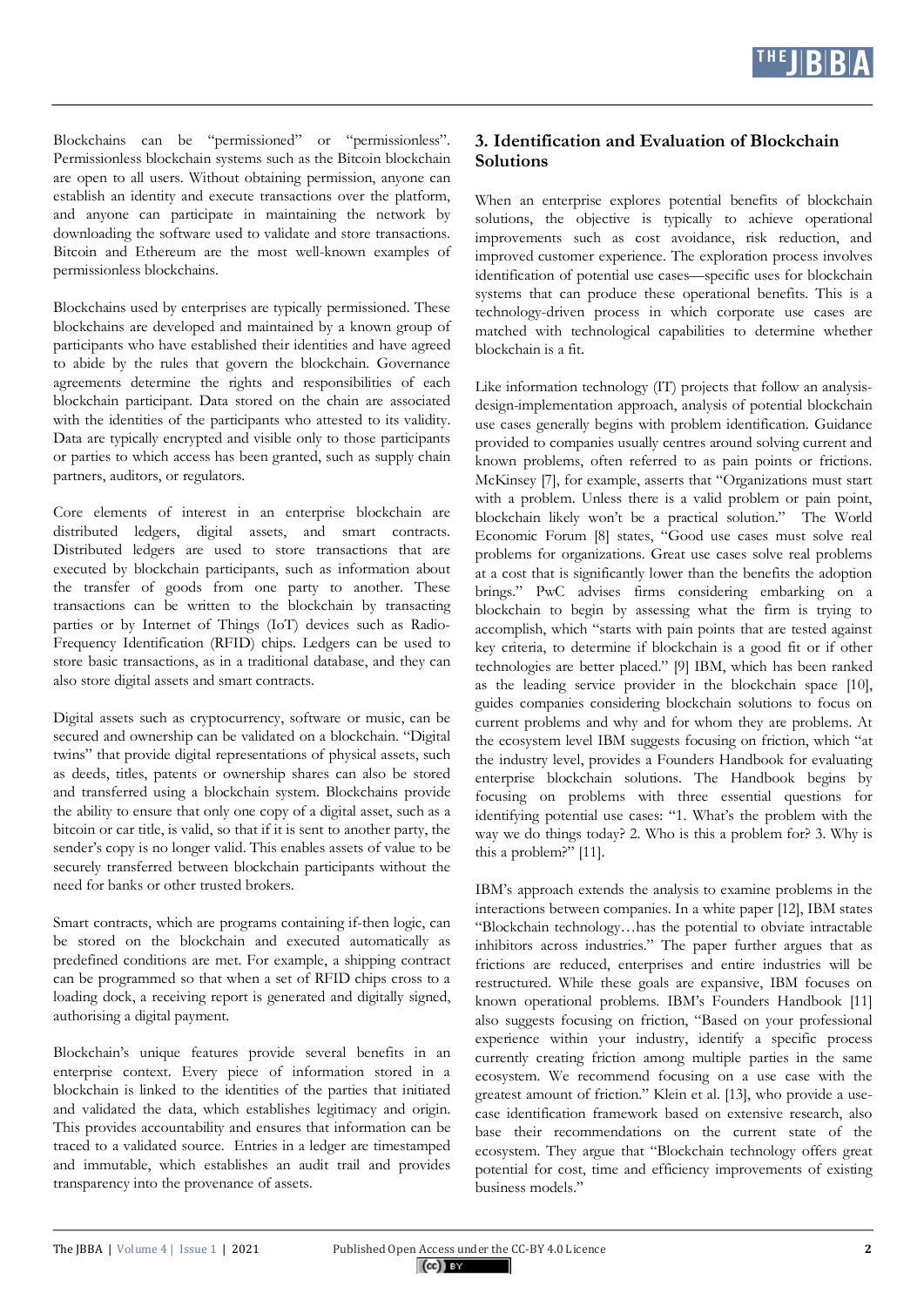

Traditional use-case analyses prioritise blockchain solutions to operational problems and emphasise well-understood benefits associated with these solutions. Blockchains are effective in addressing the lack of trust between trading partners by providing the ability to track the provenance of transactions and digital assets and ensuring the immutability of records. They can also reduce friction in inter-company workflows through the use of smart contracts and automated value-transfer mechanisms which can reduce costs directly or through disintermediation.

Current approaches have made strides in exploring and addressing existing operational problems, The Centre for Evidence-Based Blockchain advances this project by providing a comprehensive framework for evaluating whether the outcomes of a blockchain intervention are superior to existing solutions for solving important problems [4]. Despite the increasing sophistication in identifying beneficial use cases, there are currently no frameworks that provide guidance for envisioning or evaluating the strategic opportunities and innovations that blockchains could enable. As a result, the cost of implementing a new and unfamiliar blockchain solution is weighed against operational returns such as reduced costs and operational efficiencies but not against strategic benefits.

Some blockchain proponents have begun to recognise that blockchain can support certain strategic goals. McKinsey [7], for example, notes that "Blockchain appeals to industries that are strategically oriented toward modernization. These see blockchain as a tool to support their ambitions to pursue digitization, process simplification, and collaboration", and points to the reputational value of being an innovator. Others have pointed to the role of blockchain in reinventing processes and products [14].

In the right circumstances, the capabilities addressed by McKinsey and Accenture could contribute to an enterprise's competitive advantage. The strategic potential of blockchain solutions extends far beyond these examples, however, and a more complete analysis could uncover new possibilities.

#### **4. Strategic Alliances and Competitive Advantage**

To unpack how participation in an enterprise blockchain can create strategic value for a firm, we draw upon the academic literature on strategic alliances through the lens of RBV. RBV [15] presents a view of firms as collections of resources. According to RBV, to the extent that the resource endowments of a firm are Valuable, Rare, Inimitable, and Organisational to be accessible – these resources form the basis of the firm's sustainable competitive advantage. For this paper, it is sufficient to identify RBV as a perspective that can help firms identify what resources they have, or need to access, to be successful. RBV, however, does not provide guidance on how a firm is to go about accessing those resources. Looking at strategic alliances as a means to access resources provides the linkage to blockchain consortia – blockchain consortia are a type of strategic alliance. A strategic alliance is a voluntary arrangement among firms that exchange or share resources, or collaborate in the development of products, services or technologies [16]. Alliances can also be cooperative arrangements between two or more firms to improve

their competitive position and performance by sharing resources [17], [18, [19]. The RBV perspective portrays firms as collections of heterogeneous resources [20], [21], [22]. Resources that can be sources of competitive advantage are rare, valuable and are difficult to imitate or substitute [21]. Within this perspective, there has been an increasing focus on dynamic capabilities, as bundles of resources that over time can lead to competitive advantage [23], [24]. Capabilities are a special type of intangible resources, they are organizationally embedded, non-transferable, and firm-specific resources whose purpose is to improve the productivity of the other resources possessed by the firm [25]. They may include company expertise in quality, product or service, innovation, customer service or price leadership [26]. For example, Apple Inc. is seen as having strategic capabilities in their design methodology, systems integration and their understanding of consumer behaviour; Tesla is seen as having superior engineering expertise in battery-powered motors and power trains [27].

The research on strategic alliances using an RBV lens has focused on how alliances reinforce and build capabilities that can uncover sources of competitive advantage [28]. There are different avenues through which alliances can create competitive advantage [29]. One avenue is when the alliance builds on an existing capability. For example, if a firm's competitive advantage centres on customer service, an alliance that builds on this capability can facilitate the firm's competitive advantage. Another avenue is when there are complementary capabilities among the partners. If one firm has expertise in R&D and another firm in marketing and distribution, for example, a strategic alliance can build on each firm's capabilities and give either, or both, an advantage in their respective marketplaces. A third avenue is when new capabilities are created because of the alliance. For example, when partners can enter a new market, each has the potential to build capabilities in new markets. This was common when traditional brick and mortar businesses entered online sales through alliances. Once the alliance was established, the brick and mortar businesses were able to develop their own capabilities around online selling.

Blockchain consortia can be understood as forms of strategic alliances, with the same potential for improving competitive advantage for alliance partners. Our framework illustrates how participation in blockchain consortia can lead to competitive advantage through these three avenues.

### **5. Blockchain-Based Strategic Capabilities Framework**

Enterprise blockchain solutions can provide the basis for strengthening and building a range of capabilities that contribute to long-term competitive advantage. As enterprises evaluate blockchain opportunities they should look beyond operational benefits to determine whether and how participation can affect firm strategy. In Table 1, we present a framework that identifies several ways blockchain solutions can enhance strategic capabilities. Blockchain participants can: 1) strengthen and leverage their existing capabilities; 2) share and build complementary capabilities and 3) build blockchain-specific capabilities.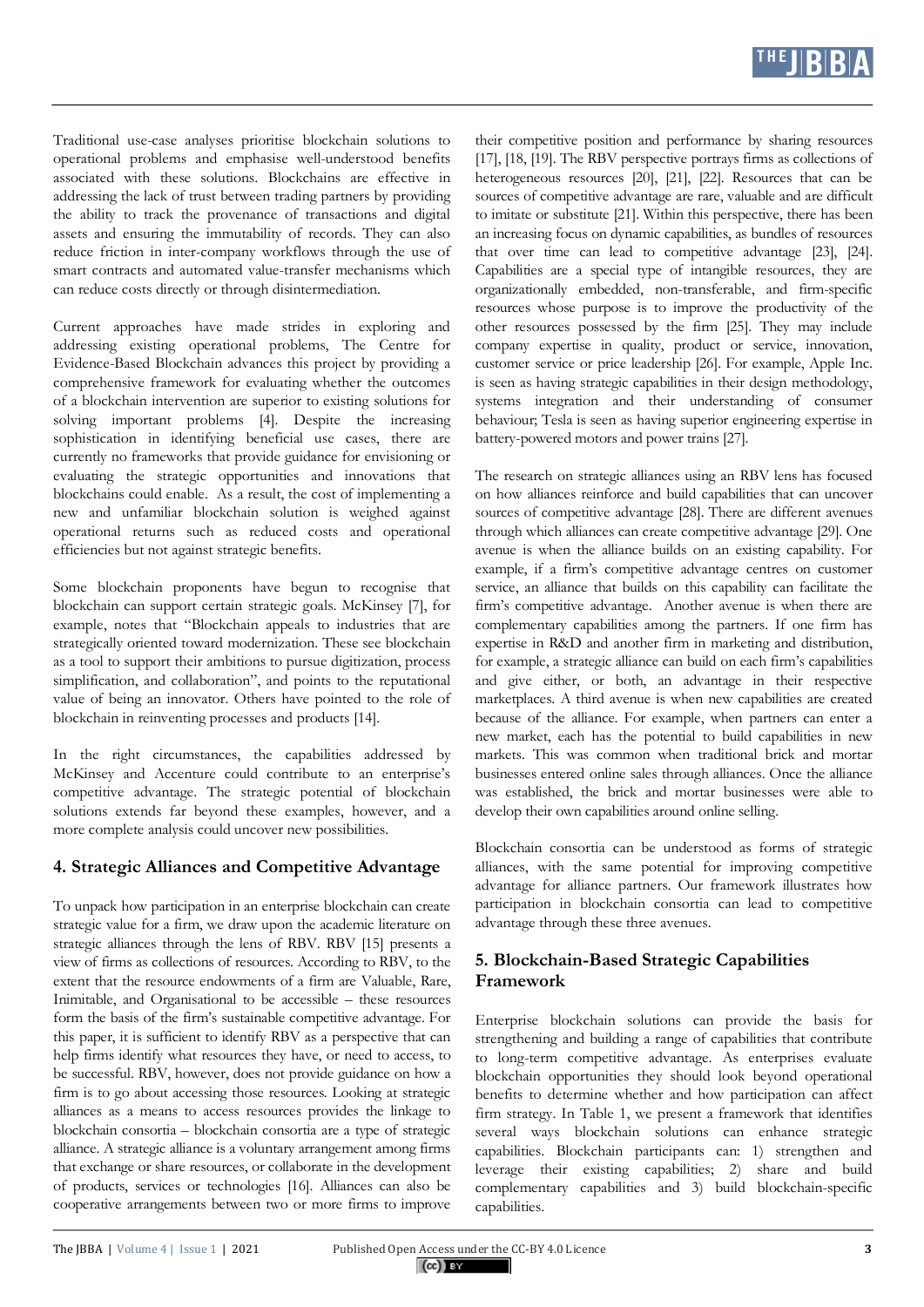

# **Table 1: Blockchain-Based Strategic Capabilities Framework**

| Build upon existing capabilities - Consortium participants can strengthen their existing capabilities.                                        |                                                                                                                                          |                                                                                                                                                                                                                                                                                                         |  |  |
|-----------------------------------------------------------------------------------------------------------------------------------------------|------------------------------------------------------------------------------------------------------------------------------------------|---------------------------------------------------------------------------------------------------------------------------------------------------------------------------------------------------------------------------------------------------------------------------------------------------------|--|--|
| <b>VALUE</b>                                                                                                                                  | <b>CAPABILITY</b>                                                                                                                        | <b>EXAMPLE</b>                                                                                                                                                                                                                                                                                          |  |  |
| Value proposition                                                                                                                             | Participants can strengthen their<br>capability to verify claims made in<br>their value proposition                                      | Everledger gives diamond producers the ability to trace a diamond's<br>true provenance and certify its value, increasing customer trust in the<br>diamond's quality and origin in a conflict-free zone.                                                                                                 |  |  |
| Network reach                                                                                                                                 | Participants<br>expand<br>their<br>can<br>network of trading partners with<br>verifiable information                                     | REX Homes is a blockchain-based multiple listing service for<br>commercial real estate. Real estate owners can provide trustworthy<br>inspection, maintenance and utility records. Buyers can provide<br>validated identity and financial data, increasing transaction efficiency.                      |  |  |
| Access to markets                                                                                                                             | Participants can gain access to new<br>markets and customers                                                                             | Municipal Transport Company of Madrid (EMT) allows transit<br>passengers to use a single app to access all of the city's mobility<br>services. As a result, partners gain access to new customers who had<br>not previously booked with them.                                                           |  |  |
| Share complementary capabilities - Consortium participants can enhance capabilities through sharing complementary resources<br>with partners. |                                                                                                                                          |                                                                                                                                                                                                                                                                                                         |  |  |
| <b>VALUE</b>                                                                                                                                  | <b>CAPABILITY</b>                                                                                                                        | <b>EXAMPLE</b>                                                                                                                                                                                                                                                                                          |  |  |
| Access to resources                                                                                                                           | Participants can leverage partners'<br>resources                                                                                         | Consortium partners of The Port of Rotterdam allow the port to<br>monitor the movement of goods. The Port can dynamically allocate<br>resources such as slips, cranes and personnel to improve efficiency for<br>transportation partners and enhance its own logistics advantage.                       |  |  |
| Access to data                                                                                                                                | Participants can gain access to new<br>data housed on distributed ledgers<br>shared by partners                                          | The Insurwave marine insurance project allows Maersk,<br>an<br>intercontinental shipper, to purchase tailored insurance products based<br>on real-time weather and route data gathered by Maersk's vessels and<br>shared with insurers.                                                                 |  |  |
| Shared risk                                                                                                                                   | Participants<br>hedge<br>against<br>can<br>uncertainty through effective use of<br>blockchain resources                                  | MediLedger provides a track and trace system that enables<br>pharmaceutical companies to enhance the security of opioids and other<br>pharmaceuticals, to reduce counterfeits and enhance patient safety.<br>This increases regulatory compliance and reduces risk for participants.                    |  |  |
| Strengthened<br>relationships                                                                                                                 | Participants build relational capital<br>non-blockchain<br>that<br>supports<br>collaboration                                             | The Pistoia Alliance collaborated on a multi-pharma partnership for<br>decentralized identity management. Later, partners sponsored<br>blockchain hackathons for potential joint investment opportunities.                                                                                              |  |  |
| Build blockchain-specific capabilities - Consortium participants can build new capabilities related to blockchain participation.              |                                                                                                                                          |                                                                                                                                                                                                                                                                                                         |  |  |
| <b>VALUE</b>                                                                                                                                  | <b>CAPABILITY</b>                                                                                                                        | <b>EXAMPLE</b>                                                                                                                                                                                                                                                                                          |  |  |
| Smart<br>contract<br>expertise                                                                                                                | Participants can gain expertise in<br>contracts<br>using<br>to<br>manage<br>idiosyncratic business processes and<br>agreements           | GrainChain uses smart contracts to manage transactions between grain<br>purchasers and farmers. The contracts escrow ownership and<br>payments, with payments determined by complex calculations based on<br>the weight of the shipment, moisture, chemical composition, timing<br>and other variables. |  |  |
| Consortium and use<br>case expertise                                                                                                          | Participants can gain experience and<br>resources that enable them to<br>identify strategic use cases and join<br>or found consortia     | Henkel has experimented with numerous blockchain pilots and<br>implementations. The company has developed deep consortium-related<br>expertise and now participates in a diverse portfolio of blockchain<br>projects.                                                                                   |  |  |
| relationships<br>New<br>and collaborations                                                                                                    | Participants<br>develop<br>can<br>with<br>consortium<br>relationships<br>partners that enable<br>subsequent<br>blockchain collaborations | PharmaLedger's consortium members have been developing and<br>testing blockchain use cases. Through their work on early projects, the<br>consortium has established ethical and legal frameworks that now<br>support eight use cases.                                                                   |  |  |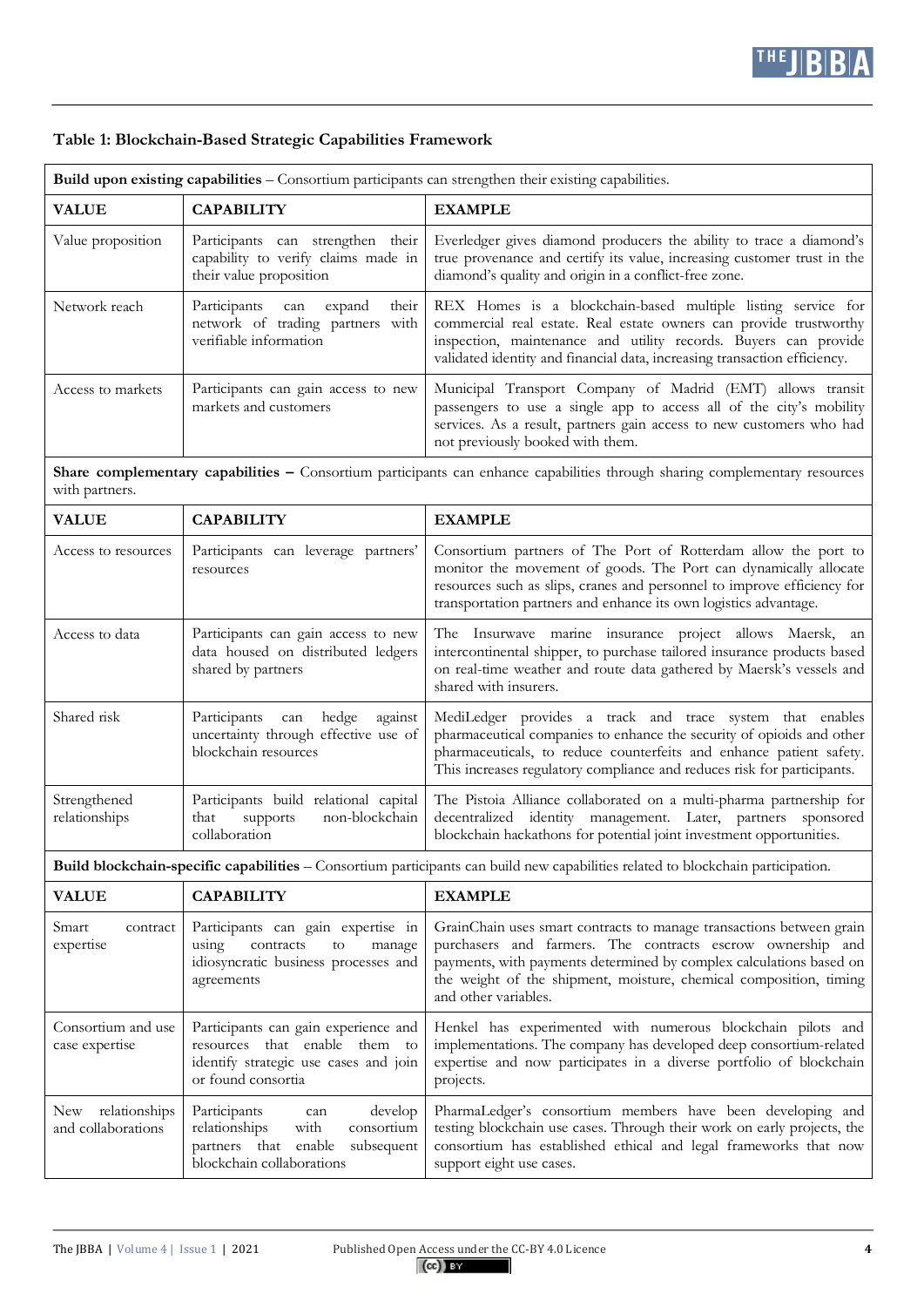The Blockchain-Based Strategic Capabilities Framework illustrates a wide range of strategic capabilities that can potentially be affected by blockchain solutions. Companies exploring blockchain solutions can use this framework as they evaluate whether these solutions offer opportunities for building and improving strategic capabilities.

### *A. Strengthen and Leverage Existing Capabilities*

Some firms use blockchain to strengthen existing capabilities. They accomplish this through 1) building on existing value propositions; 2) extending networks; and 3) gaining access to new markets.

*1) Build upon value proposition*s: Atit Diamonds' use of blockchain supports its existing strategy. Its Rock Solid Diamond Collection is positioned as conflict-free and sourced using environmentally sensitive techniques [30]. Atit participates in the Everledger network, which uses blockchain to trace diamonds from their origin to the final consumer. A distributed ledger records information about the origination, processing and transport of the diamonds. These diamonds are distributed for sale to consumers who value these ethical practices. Through the blockchain ledger, distribution partners can provide customers and industry analysts the information needed to verify that its diamonds are sourced from conflictfree zones and have been processed and transported in an environmentally sensitive manner.

*2) Network reach:* The size and scope of a company's network of trading partners can be an important component of strategic advantage in some companies and industries. For example, the Japanese *Keiretsu*, a network of companies with obligational relationships characterized by goodwill, allows members of the network to lower business risk and to rely on information available to the *Keiretsu.* These trusted relationships developed over long periods of time, and have allowed networks of companies, such as those associated with *Mitsubishi* and *Sumitomo* to dominate Japanese industry.

Building reliable networks is challenging, especially when there are cultural, economic and institutional differences across firms. The ability to establish trust through blockchain solutions can help networks of firms establish relationships like those that characterize *Keiretsu*, but at a faster rate.

REX homes is a blockchain-based real estate brokerage company that uses smart contracts to establish relationships [31]. It does not participate in the private multiple listing service (MLS) owned and managed by the National Association of Realtors. Instead, REX homes use a blockchain to provide free and open access to real estate listings, which encourages clients, owners and brokers to participate in the network and increases its reach [31]. Network participants also benefit. Real estate owners can provide trustworthy inspection, maintenance and utility records and potential buyers can provide validated identity and financial data on the blockchain ledger. REX's blockchain-based business model has driven explosive growth in the volume of real estate transactions closed by REX [32].

*3) Access to markets:* Through their participation in blockchain, firms may gain access to new customers that become aware of their offerings as a result of interactions with other members of the consortium. A company might also access new markets, for example as a result of consolidating data or sharing processes with other consortium participants.

A blockchain initiative being piloted by the Municipal Transport Company of Madrid (EMT) allows passengers to access all the city's mobility services through a central location. Previously, travellers needed to register with each transport company and purchase tickets from those companies. Using a blockchain-based app, a traveller registers once, and purchases tickets that combine train, bus, motorcycle, scooter and bicycle routes into a single ticket. Because less-used modes of transport such as bicycles and scooters show up in suggested routes, customers who typically travel only by bus or train may begin to use alternative modes, creating opportunities for alternate transport services. Thus, participation in the consortium provides access to new customers and markets for these service providers.

### *B. Sharing Complementary Capabilities*

As with all types of strategic alliances, competitive advantage is possible when blockchain partners can accomplish more together than they can separately. Pooling participants' valuable resources and abilities enable consortium partners to develop complementary capabilities to confer an advantage on the individual partners. Blockchain solutions can promote synergistic capabilities through: 1) access to resources, 2) access to data and 3) the ability to share the risk of uncertainty. Each section includes examples from existing firms.

*1) Access to resources:* Companies can benefit from accessing resources through agreements with partners. A manufacturer, for example, may benefit from the advanced logistical capabilities of consortium partners, by offering greater precision and reliability in filling blanket purchase orders through dynamic routing processes. By enhancing communication, business agreements and data security, blockchain solutions allow partners to share resources safely. Partners can leverage these resources in ways that create value.

A blockchain consortium co-founded by The Port of Rotterdam, <sup>1</sup> designed to move beyond antiquated and fragmented record-keeping systems, allows participants to benefit [33]. Prior to this consortium, a single purchase order for a product being shipped globally can be typed over one hundred times in various siloed administrative systems. Tracking a shipment can require phone calls to several partners along the route. In the blockchain pilot, carriers allow the port access to logistics resources and information. Access to partners' shipping plans and planning algorithms can facilitate the dynamic allocation of personnel, boat docking slips, cranes, and equipment needed to move cargo. The Port can thus

 $\overline{a}$ 

<sup>&</sup>lt;sup>1</sup> This solution was developed through its Blocklab subsidiary which was cofounded by The Port of Rotterdam and the City of Rotterdam.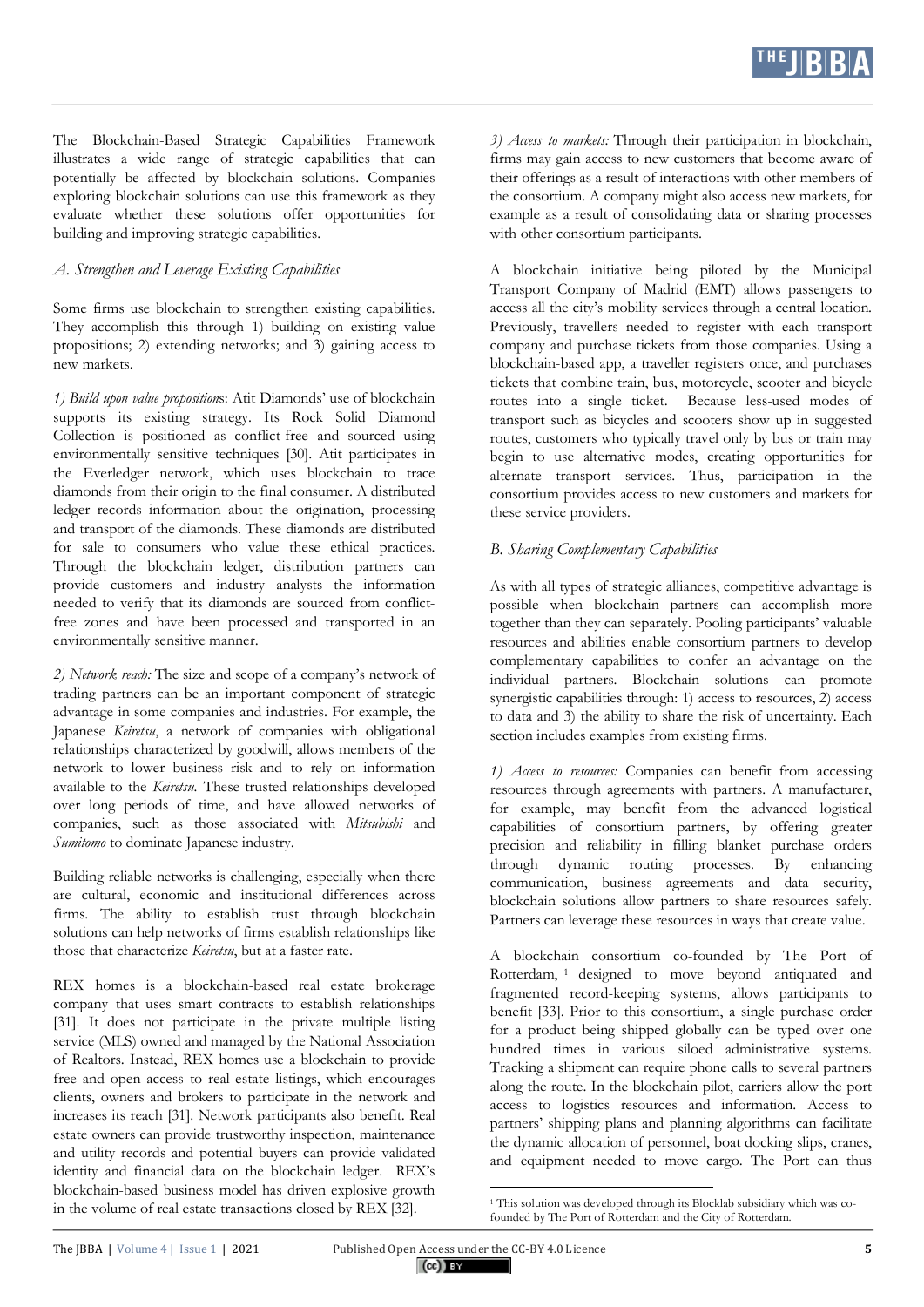

enhance its existing advantages in logistics and port management. Tighter coupling between shippers and ports allows more efficient resupply, loading, and crew management operations – resulting in value created for the shippers through higher levels of asset utilisation.

*2) Access to data:* Blockchain solutions can be used to implement data-sharing agreements among members in the shared ledger. Pooling data can provide partners with information that was previously unavailable. When combined with a partner's unique resources and capabilities, it can form the basis for new value creation, and this value may exceed the risk partners previously associated with sharing private data.

Maersk, a founder of the well-known TradeLens shipping information platform, participates in a blockchain that provides access to tailored insurance products. The industry is currently fragmented, with different insurers providing insurance for vessels, cargo, port access and other shipping elements, and reinsurers and retrocession insurers managing secondary insurance needs. Maersk has joined the Insurwave marine insurance project which uses smart contracts to streamline the insurance process [34]. Sharing vessel information through the Insurwave consortium has enabled Maersk to purchase tailored insurance products. Insurers provide products based on realtime risk data gathered by Maersk's vessels as they transport goods through various locations and weather conditions. These products, designed to meet its precise needs, enable Maersk to cost-effectively hedge against uncertainty associated with weather and other marine transport risks and to manage its trade more efficiently.

*3) Share Risk among Partners:* Participation in an enterprise consortium allows a firm to work with partners to share and reduce risk. Key to this is the ability of blockchain to verify information instantaneously for consortium partners as well as regulators, auditors and other parties that monitor compliance.

The Mediledger project was designed to help pharmaceutical industry participants comply with the demands of the Drug and Supply Chain Security Act, intended to ensure that pharmaceutical products sold in the US are legitimate and that trading partners are appropriately licensed and authorized [35]. Participants in Mediledger can enforce business rules and ensure compliance without exposing private data. The consortium allows partners to adapt to evolving regulations and share compliance and safety risks.

*3) Strengthen collaborative relationships:* Participants in blockchain consortia develop relational capital through common goals, close interaction, and reciprocity required for effective governance [36]. These relationships can improve operational performance of the partners and can provide the basis for taking advantage of mutually beneficial opportunities in the future [37].

The Pistoia Alliance, in an enterprise consortium made up of large pharmaceutical companies, participated in a use case analysis workshop to identify potential blockchain projects. The alliance has since developed the Informed Consent blockchain project which is designed to demonstrate the benefits of using blockchain-based decentralized identity methods to improve the security and consistency of processes for providing and revoking consent. The project enables patients to own and control their own personal data and to grant and revoke consent in clinical trials [38].

Participating in projects like these builds collaborative strategic relationships between these companies as they work together toward the development of common policies and processes for governing the shared blockchain solution. Subsequent to their informed consent collaboration, partners jointly sponsored a blockchain hackathon to identify solutions to communicable disease. The Pistoia Alliance has launched a seed fund through which they make joint investments in promising projects [39].

#### *C. Building New Capabilities Around Blockchain Technologies*

Companies participating in blockchain consortia can build new capabilities around a blockchain competency. These meet the definition of capabilities as organisationally embedded, non-transferable firm-specific resources. We suggest that these blockchain capabilities are the most overlooked potential sources of competitive advantage when firms focus on the operational improvements delivered by blockchain. Firms may use these new capabilities as the foundation for development of strategic capabilities and then position the company to participate in additional strategic alliances more easily, including blockchain consortia. We illustrate how new capabilities can be built around: 1) specific tools such as smart contracts or 2) around general capabilities around blockchain implementation or blockchain management.

*1) Smart contract expertise:* Smart contracts are programs, run on the blockchain, that implements policies and contract obligations in software. They can execute, control and archive events as specified in legal contracts or agreements. These programs can respond in close to real time to triggering events. Smart contracts can be as simple or as complex as the agreements between contracting parties. As companies become more experienced in developing smart contracts, they can manage increasingly complex and idiosyncratic agreements effectively. Further, knowing that such agreements can be codified may enable new agreements that could only be executed through smart contracts.

Developing expertise in smart contracts can minimize the risks of contract failures due to security vulnerabilities and coding errors [40]. Ricardian contracts, which create machine-readable equivalents to prose contracts, can help alleviate some contracting problems [41]. Companies that develop the technological resources to effectively design secure and accurate contracts can extract greater value.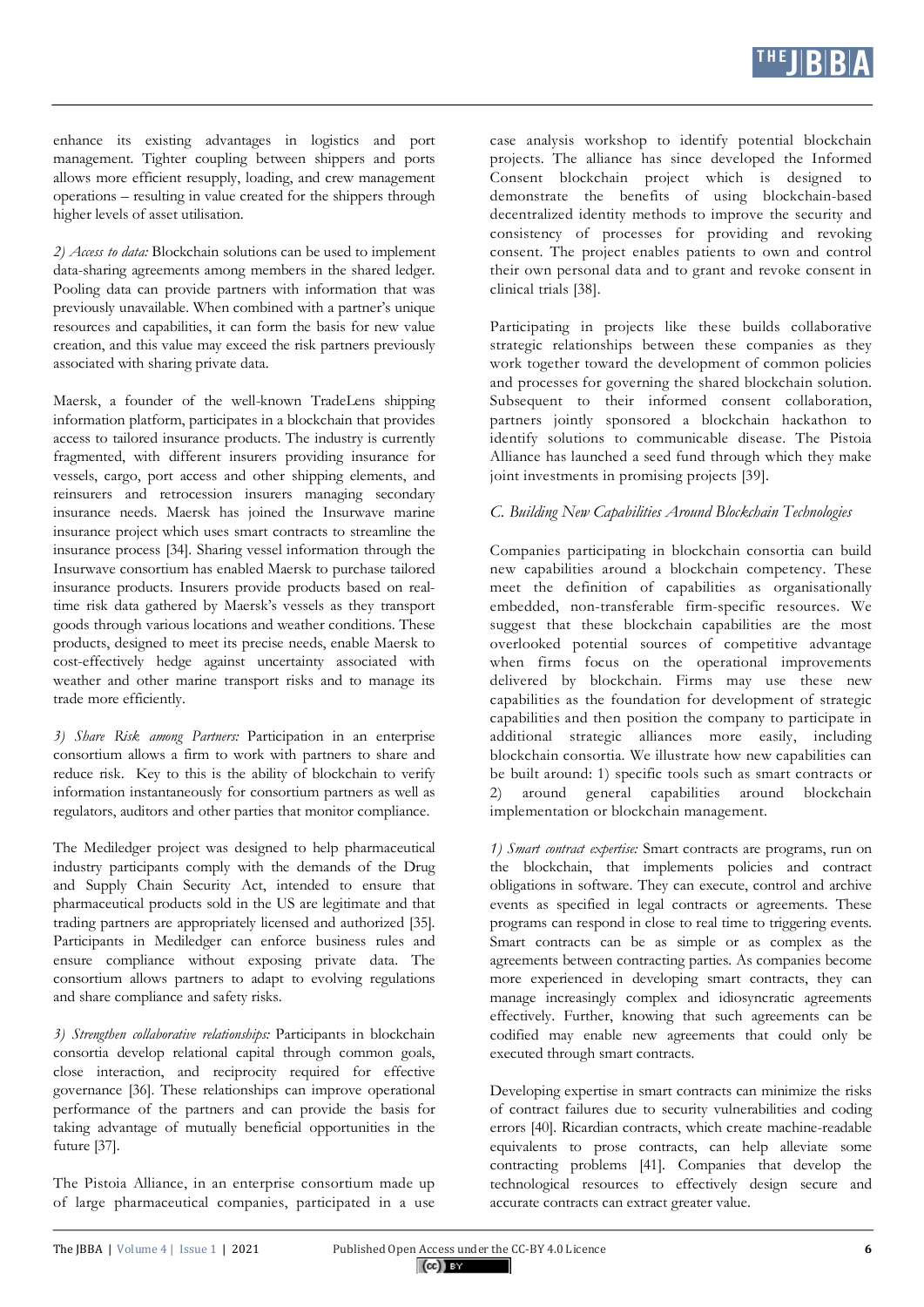GrainChain uses smart contracts to manage payments and transfer of goods between farmers, trucking companies, grain silos, grain purchasers and banks [42]. Where contracts once had to be manually calculated and adjusted according to the amount and nature of grain delivered, this process is automated through smart contracts. When a truckload of grain is received at a silo, it is weighed and classified on a variety of quality and chemical attributes. Smart contracts use test results to price delivery according to previously executed agreements between the farmer and purchaser. Once the delivery and its characteristics are recorded, payment can be issued immediately to the farmer—a vast improvement from a process that could take weeks and was error-prone.

*2) Consortium-related managerial expertise:* Participating in blockchain consortia requires companies to participate in blockchain governance, which determines the rules and procedures participants must follow when interacting with the blockchain. Through this process, firms learn how to become effective consortium participants. Firms also gain experience forming relationships across the network, which is significant because blockchain allows for linkages with new partners as the network grows. To capture value, participants must learn how to manage and prioritize these linkages.

Experience with one blockchain solution can be used to more effectively identify use cases that will result in value creation and capture and seek out or build solutions for these use cases. The consortium-related capabilities a company develops through participation in one consortium can carry over to these new solutions. Furthermore, an experienced company can evaluate the implications of a blockchain's functions, governance mechanisms and the effects on the company as well as its strategic relationships over time.

Henkel, a large consumer goods company, has taken an active learning approach to the development of blockchain-related capabilities [43]. The blockchain innovation team uses "discovery workshops" to identify and evaluate potential use cases throughout the company and its institutional capability in blockchain is growing steadily. The company also participates in the development of standards and certifications that build greater confidence in, and accelerate the adoption of blockchain solutions. It also participates in trade organisations and events that enhance learning and foster cross-industry cooperation.

Henkel's pilot blockchain project focused on more effective tracking and exchange of transport pallets. The company has since participated in a variety of unrelated blockchain consortia including PlasticBank, a social enterprise that recycles ocean plastic, and TaxChain, which captures value-added taxes (VATs) through cross-border supply chains. Henkel has developed deep consortium-related blockchain expertise and now has "one of the most diverse blockchain portfolios in the enterprise space" [43].

*3) Blockchain relational capabilities:* Blockchain expertise can be developed by individual firms, but collaborators in blockchain projects can develop blockchain-related relational capital that provides the foundation for future blockchain collaborations that draw upon and build capital around relationships that enables value-capture for collaborators through joint blockchain projects.

PharmaLedger, a consortium of pharmaceutical companies and public and private entities engaged in healthcare solutions. The 29 participants worked collaboratively to develop a platform to support the design and development of blockchain solutions that would support innovation across the ecosystem. Consortium partners have formed and strengthened relationships that enable the creation of value through blockchain collaborations. Through this effort, the group has developed ethical and legal frameworks and an industry digitisation strategy, and a marketplace for health data. [44] These artifacts are the tangible products of the relational capital developed through collaboration and have paved the way for the consortium to develop eight healthcare-related use cases in its three-year tenure. [45]

## **6. Conclusion**

Despite its promise, blockchain has not yet achieved its potential. While the operational benefits of blockchain adoption are widely recognized, strategic benefits are not well understood, even among technical and strategic leaders involved in their implementation. We present memberships in blockchain consortia as forms of strategic alliances and use RBV to motivate the introduction of strategic alliances as a tool to access resources that can be the basis of competitive advantage. We illustrate how strategic value can be created through three avenues. The first is by joining alliances and building relationships that enhance and contribute to existing capabilities. The second by sharing and building complementary capabilities with partners through access to resources and data as well as sharing risk among partners. The third by building blockchain capabilities through gaining smart contract expertise developing more managerial expertise around implementing blockchain solutions. The domain of strategic opportunities by blockchain allows firms and consortia to create value through multiple sources. Figure 1 summarizes the contributions of this paper in explicating these opportunities.

Embedded in the RBV is the concept of capabilities as sources of competitive advantage that are built over time and difficult to imitate or substitute. This implies first-mover advantage potential, even as blockchain is still nascent. Firms that aggressively build these capabilities can not only be part of the conversation but also have the potential to shape the conversation around implementation of blockchain consortia. Dale Chrystie, FedEx's blockchain strategist, refers to the urgency of developing capabilities as "not yet, but don't be late for the game" [46]. Firms deciding not to invest in blockchain face the risk of being locked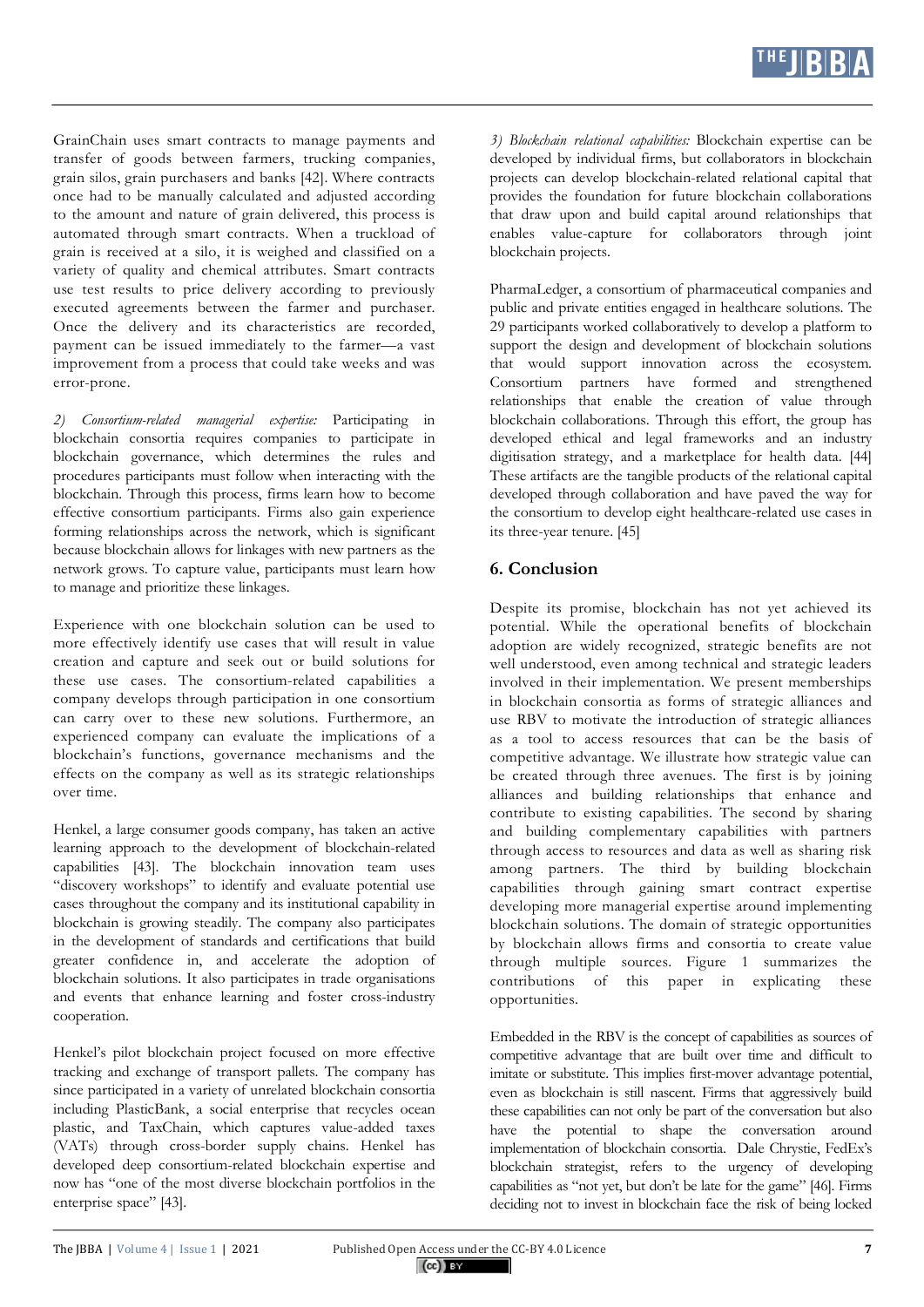

| <b>DOMAIN</b>           | <b>VALUE CATEGORY</b>                       | <b>SOURCES OF VALUE</b>                                                                                                    |
|-------------------------|---------------------------------------------|----------------------------------------------------------------------------------------------------------------------------|
|                         | Lack of trust                               | Provenance and immutability<br>Privacy and security                                                                        |
| Operational problems    | Friction in workflows                       | Smart contracts and value transfer<br>Cost reduction and disintermediation                                                 |
|                         | Build upon existing capabilities            | Strengthen value proposition<br>Expand network reach<br>Access new markets                                                 |
| Strategic opportunities | Share complementary<br>capabilities         | Leverage partners' resources<br>Gain access to data<br>Share risk among partners<br>Strengthen collaborative relationships |
|                         | Develop blockchain-specific<br>capabilities | Smart contract expertise<br>Consortium and use case expertise<br>Blockchain relationships and collaborations               |

Figure 1: Blockchain Strategic Opportunities and Unexplored Sources of Value

out of the new competitive landscape as industries will be fundamentally disrupted and changed.

As blockchain solutions are adopted, assumptions about firm boundaries will be challenged. Many theories in strategic management, including RBV, are rooted in economic theories that focus on firm-level behaviour and performance. Adoption of a stakeholder perspective, in contrast, necessitates conceptualising performance beyond the firm level [15]. The adoption of blockchain can lead to shrinking or expanding firm boundaries [6]. As we focus more broadly on ecosystems, questions about transactions being "within" or "outside" a firm's boundary are less important than questions about how bundles of exchanges can generate social and economic wealth [47]. A Transaction Cost Economics view of blockchain may be helpful for future scholarly work.

Effective deployment of enterprise blockchain solutions can facilitate the development of trust, cooperation and risksharing among firms that otherwise may only consider each other as competitors. This allows firms to think beyond a binary view of competition and cooperation and embrace "coopetition" [48], [49], [50]. Blockchain encourages the kind of openness and collaboration associated with trade or standards organisations or with open-source software development projects in which long-term collaboration among partners is more typical.

As blockchain solutions become ubiquitous, traditional relationships, business models and entire industries will be

disrupted. We agree with the World Economic Forum [51] that blockchain has the potential to revolutionize how companies compete and collaborate, and that strategic value can be captured by companies that begin the process of building strategic capabilities through blockchain.

Your organization or industry cannot sit on the sidelines for 3-5 years waiting for the technology to mature. If the blockchain solutions are relevant to your business, you should start preparing a non-technical and technical foundation progressively for the eventual mainstream operations. [51, p. 8]

**\_\_\_\_\_\_\_\_\_\_\_\_\_\_\_\_\_\_\_\_\_\_\_\_\_\_\_\_\_\_\_\_\_\_\_\_\_\_\_\_\_\_\_\_\_\_\_\_\_\_\_\_\_\_\_\_**

**Competing Interests:** *None declared.*

**Ethical approval:** *Not applicable.*

#### **Author's contribution:**

*All authors made substantive contributions to the manuscript.*

#### **Funding:**

*Publication of this article in an open access journal was funded by the Portland State University Library's Open Access Fund.*

#### **Acknowledgements:**

*We appreciate the insights provided by Stanton Heister and Skye Lininger of Portland State University's Business Blockchain Certificate Program.*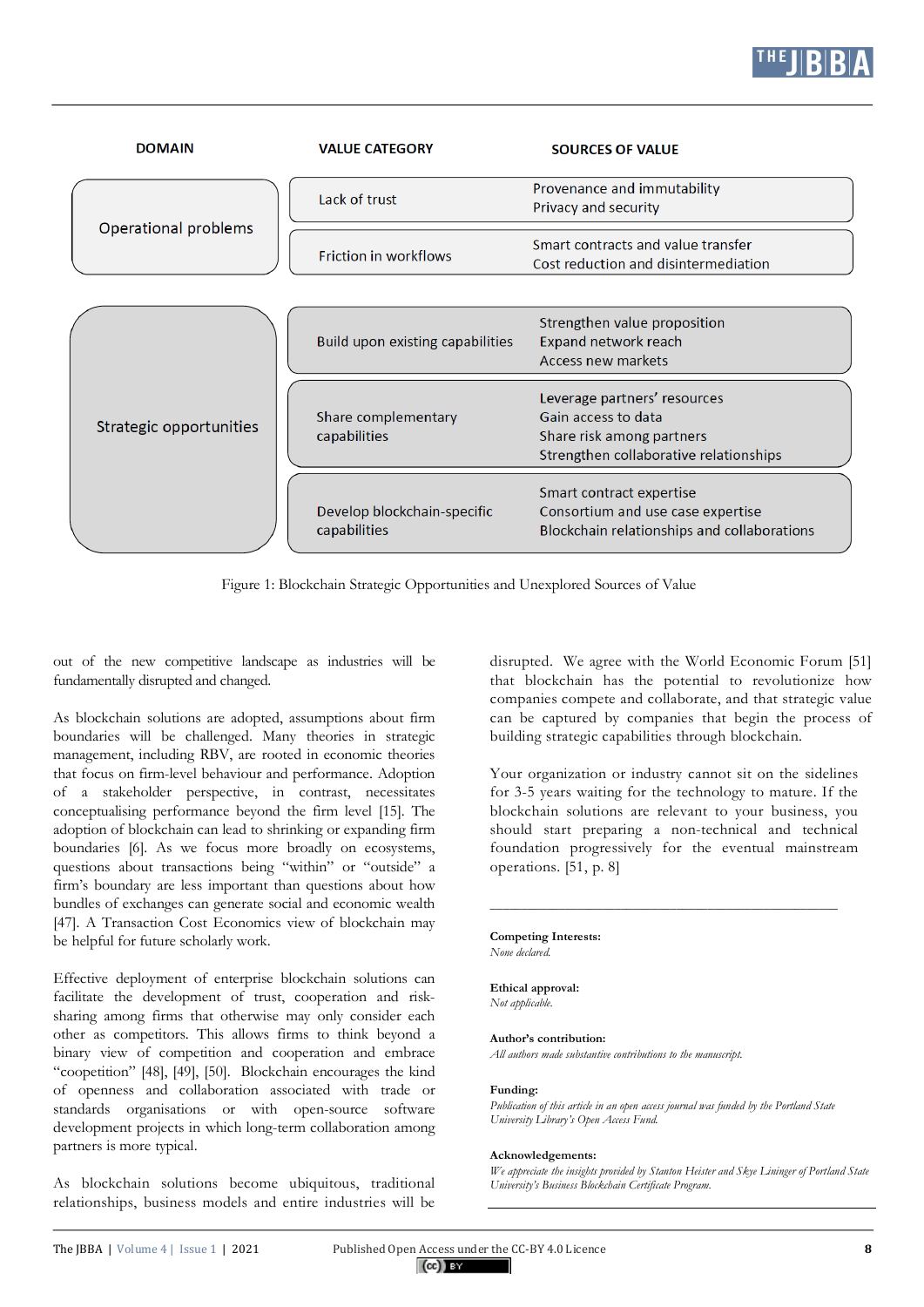

### **References**

- [1] L. Pawczuk, J. Holdowsky, R. Massey, and B. Hansen, "Deloitte's 2020 global blockchain survey, from promise to reality," Delloitte, 2020. [Online]. Available: https://www2.deloitte.com/content/dam/insights/us/a rticles/6608\_2020-global-blockchain-survey/ DI\_CIR%202020%20global%20blockchain%20survey.p df [Accessed: 26 Feb 2021].
- [2] K. Gilbert, "The complete guide to blockchain business networks," ConsenSys, New York, NY, USA, APR. 2020. [Online]. Available: https://consensys.net/insights/the-complete-guide-toblockchain-business-networks [Accessed: 26 Feb 2021].
- [3] T. Felin, K. Lahkani, "What problems will you solve with blockchain?" MIT Sloan Management Review, vol. 60, no. 1, pp. 32-38, Sept. 2018.
- [4] N. Naqvi, M. Hussain, "Evidence-based blockchain: Findings from a global study of blockchain projects and start-up companies," The Journal of The British Blockchain Association, Sep 1:16795, 2020.
- [5] Forrester Consulting, "The Total Economic Impact™ of IBM blockchain," Jul. 2018. [Online]. Available: https://www.ibm.com/downloads/cas/QJ4XA0MD [Accessed: 26 Feb 2021].
- [6] H. Treiblmaier, "The impact of the blockchain on the supply chain: a theory-based research framework and a call for action," Supply Chain Manage.: Int. J., vol. 23, no. 6, pp. 545-559, Sept. 2018, doi: 10.1108/SCM-01- 2018-0029.
- [7] M. Higginson, M. C. Nadeau, K. Rajgopal, "Blockchain's occam problem," McKinsey & Company, New York, NY, USA. https://www.mckinsey.com/industries/ financial-services/our-insights/blockchains-occamproblem [Accessed: 29 Nov 2020].
- [8] C. Mulligan, J. Z. Scott, S. Warren, J. P. Rangaswami, "Blockchain beyond the hype," World Economic Forum, Cologny, Switzerland, White Paper, 2018. https://www.weforum.org/whitepapers/blockchainbeyond-the-hype [Accessed: 26 Feb 2021].
- [9] S. Davies and S Likens, "Make the blockchain business case: evolution, not revolution," PwC, 2017. https://www.pwc.com/gx/en/industries/technology/bl ockchain/blockchain-in-business/make-the-businesscase.html [Accessed: 1 Dec 2020].
- [10] S. Gupta, S. Duncan, T. Mondal, M. Madhur, "HFS top 10 enterprise blockchain services 2020," HFS Financial, Fort Collins, CO, USA, 2020. https://www.hfsresearch. com/research/hfs-top-10-enterprise-blockchainservices-2020 [Accessed: 26 Feb 2021].
- [11] IBM, The founder's handbook: An introduction to building a blockchain solution, 3rd ed. Somers, NY, USA: IBM Corporation, 2020.
- [12] J. Cuomo, *et al.*, "Fast forward: Rethinking enterprises, ecosystems and economies with blockchains," IBM Corporation, Somers, NY, USA, 2016. https://www.ibm.com/downloads/cas/QP4AE4GN [Accessed: 26 Feb 2021].
- [13] S. Klein, W. Prinz, W. Gräther, "A use case identification framework and use case canvas for identifying and exploring relevant blockchain opportunities," in Proc.1st ERCIM Blockchain Workshop 2018, in Reports of the

European Society for Socially Embedded Technologies: vol. 2, no. 5, W. Prinz and P. Hoschka, Eds. May 2018, doi: 10.18420/blockchain2018\_02.

- [14] S. Warren, et al., "Get the full picture," Accenture, Dublin, Ireland, 2019. https://www.accenture.com/usen/insights/blockchain/wef-building-value [Accessed: 26 Feb 2021].
- [15] J. B. Barney, "Firm resources and sustained competitive advantage," Journal of Management*.*, vol. 17, no.1, pp. 99-120, Mar. 1991, doi: 10.1177/014920639101700108.
- [16] R. Gulati, "Alliances and networks," Strategic Management Journal*.*, vol. 19, no. 4, pp. 293-317, Dec. 1998, doi: 10.1002/(SICI)1097-0266(199804)19:4 <293::AID-SMJ982>3.0.CO;2-M.
- [17] M. A. Hitt, M. T. Dacin, E. Levitas, J. L. Arregle, and A. Borza, "Partner selection in emerging and developed market contexts: Resource-based and organizational learning perspectives," Academy of Management Journal, vol. 43, no. 3, pp. 449-467, June 2000, doi: 10.2307/1556404.
- [18] J. C. Jarillo, "On strategic networks," Strategic Management Journal, vol. 9, no. 1, pp. 31-41, Jan./Feb. 1988, doi: 10.1002/smj.4250090104.
- [19] R. D. Ireland, M. A. Hitt, and D. Vaidyanath, "Alliance management as a source of competitive advantage," Journal of Management, vol. 28, no. 3, pp. 416-446, June 2002, doi: 10.1016/S0149-2063(02)00134-4.
- [20] B. Wernerfelt, "A resource-based view of the firm," Strategic Management Journal, vol. 5, no. 2, pp. 171-180, Apr. 1984, doi: 10.1002/smj.4250050207.
- [21] J. B. Barney, "Firm resources and sustained competitive advantage," Journal of Management, vol. 17, no.1, pp. 99-120, Mar. 1991, doi: 10.1177/014920639101700108.
- [22] M. A. Peteraf, "The cornerstones of competitive advantage: a resource-based view," Strategic Management Journal , vol. 14, no. 3, pp. 179-191, Mar. 1993, doi: 10.1002/smj.4250140303.
- [23] D. J. Teece, G. Pisano, and A. Shuen, "Dynamic capabilities and strategic management," Strategic Management Journal*.*, vol. 18, no. 7, pp. 509-533, Aug. 1997, doi: 10.1002/(SICI)1097- 0266(199708)18:7<509::AID-SMJ882>3.0.CO;2-Z.
- [24] M. Peteraf, G. Di Stefano, and G Verona, "The elephant in the room of dynamic capabilities: Bringing two diverging conversations together," Strategic Management Journal, vol. 34, no. 12, pp. 1389-1410, Dec. 2013, doi: 10.1002/smj.2078.
- [25] R. Makadok, "Toward a synthesis of the resource-based and dynamic-capability views of rent creation," Strategic Management Journal , vol. 22, no. 5, pp. 387-401, May 2001, doi: 10.1002/smj.158.
- [26] G. Hooley, A. Broderick, and K. Möller, "Competitive positioning and the resource-based view of the firm," Journal of Strategic Marketing, vol. 6 no. 2, pp. 97-116, June 1998, doi: 10.1080/09652549800000003.
- [27] F. Rothaermel, Strategic Management, 5th ed. New York, NY, USA: McGraw Hill, 2020.
- [28] R. Gulati, N. Nohira, and A. Zaheer, "Strategic networks," Strategic Management Journal, vol. 21, no. 3, pp. 203-215, Mar. 2000, doi: 10.1002/(SICI)1097- 0266(200003)21:3<203::AID-SMJ102>3.0. CO;2-K.